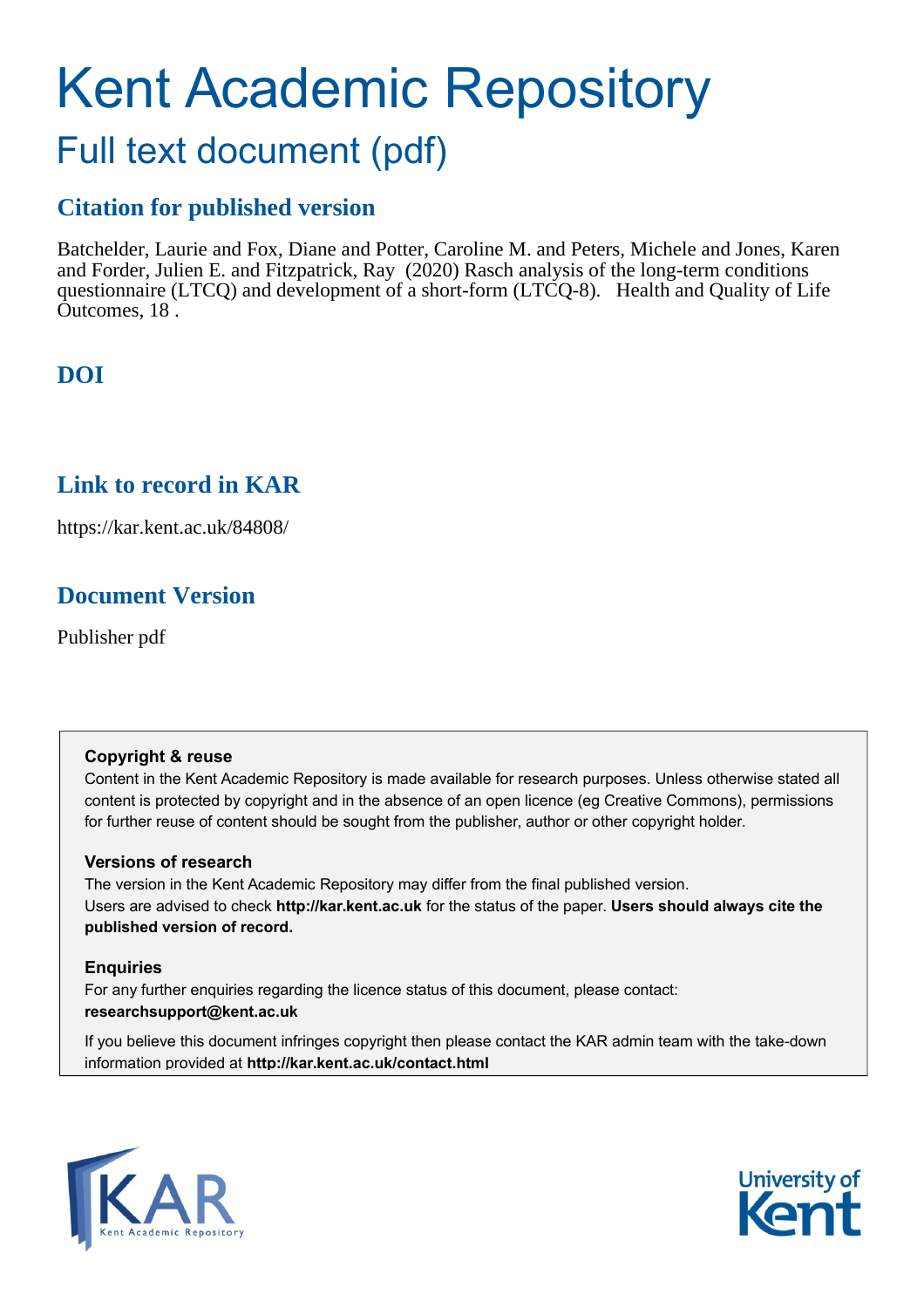#### **RESEARCH**

#### **Open Access**

## Rasch analysis of the long-term conditions questionnaire (LTCQ) and development of a short-form (LTCQ-8)

Laurie Batchelder<sup>1\*</sup>®[,](https://orcid.org/0000-0001-9144-3883) Diane Fox<sup>1</sup>®, Caroline M. Potter<sup>2,3</sup>, Michele Peters<sup>2</sup>, Karen Jones<sup>1</sup>, Julien E. Forder<sup>1</sup> and Ray Fitzpatrick<sup>2,3</sup>

#### **Abstract**

**Background:** The aim of the current study was to evaluate the structural validity of the 20-item long-term conditions questionnaire (LTCQ) and to explore a potential short-form version of the scale using Rasch analysis.

**Methods:** Data were collected through postal surveys (February 2016–January 2017) from a sample of 1,211 participants diagnosed with at least one long-term condition (LTC). Identifed participants were invited through either local authorities for a social care cohort ( $n=294$ ) or primary care practices for a health care cohort ( $n=917$ ). Participants were mailed a survey, including the LTCQ, demographic questions, a comorbidities measure, and other validated outcome measures. Respondents were invited to complete a follow-up survey including the LTCQ for assessment of reproducibility.

**Results:** The main assumptions of the Rasch model from the LTCQ were fulflled, although inft and outft indices indicated some items showed misft. Misftted items, items that did not have a preceding set or showed some local dependence were removed one at a time, with the remaining candidate items to form an 8-item short version, the LTCQ-8. The Rasch model for the LTCQ-8 explained 64% variance and had a reliability estimate greater than 0.80. Several items in the LTCQ showed uniform diferential item function (DIF) in relation to the number of reported LTCs, age, cohort and type of LTCs, but fewer items exhibited DIF in the LTCQ-8. Spearman's rho correlations between the LTCQ and the LTCQ-8 were strong across the total sample and various subgroups. Correlations between the LTCQ-8 and all reference measures were moderate to strong, and comparable to correlations found between the LTCQ and these measures.

**Conclusions:** The LTCQ measures a unidimensional construct, and it is therefore acceptable to use a summed total score. The LTCQ-8 also met the assumption of unidimensionality and had comparable construct validity with the LTCQ. Additional validation is required in an independent sample.

**Keywords:** Quality of life, Patient-reported outcome measures, Health and social care, Rasch analysis, Long-term conditions

\*Correspondence: laurie.batchelder@gmail.com

<sup>1</sup> Personal Social Services Research Unit, School of Social Policy, Sociology, and Social Research, University of Kent, Canterbury, Kent CT2 7NF, UK Full list of author information is available at the end of the article



#### **Introduction**

Over 15 million people in England (30% of the population) report having at least one long-term condition (LTC) and are major users of health and social care services [1]. Given the prevalence and costs of LTCs, it is a priority of the English government and other countries, including the US and Sweden, to focus on patient-centred

© The Author(s) 2020. **Open Access** This article is licensed under a Creative Commons Attribution 4.0 International License, which permits use, sharing, adaptation, distribution and reproduction in any medium or format, as long as you give appropriate credit to the original author(s) and the source, provide a link to the Creative Commons licence, and indicate if changes were made. The images or other third party material in this article are included in the article's Creative Commons licence, unless indicated otherwise in a credit line to the material. If material is not included in the article's Creative Commons licence and your intended use is not permitted by statutory regulation or exceeds the permitted use, you will need to obtain permission directly from the copyright holder. To view a copy of this licence, visit [http://creativecommons.org/licenses/by/4.0/.](http://creativecommons.org/licenses/by/4.0/) The Creative Commons Public Domain Dedication waiver ([http://creativeco](http://creativecommons.org/publicdomain/zero/1.0/) [mmons.org/publicdomain/zero/1.0/](http://creativecommons.org/publicdomain/zero/1.0/)) applies to the data made available in this article, unless otherwise stated in a credit line to the data.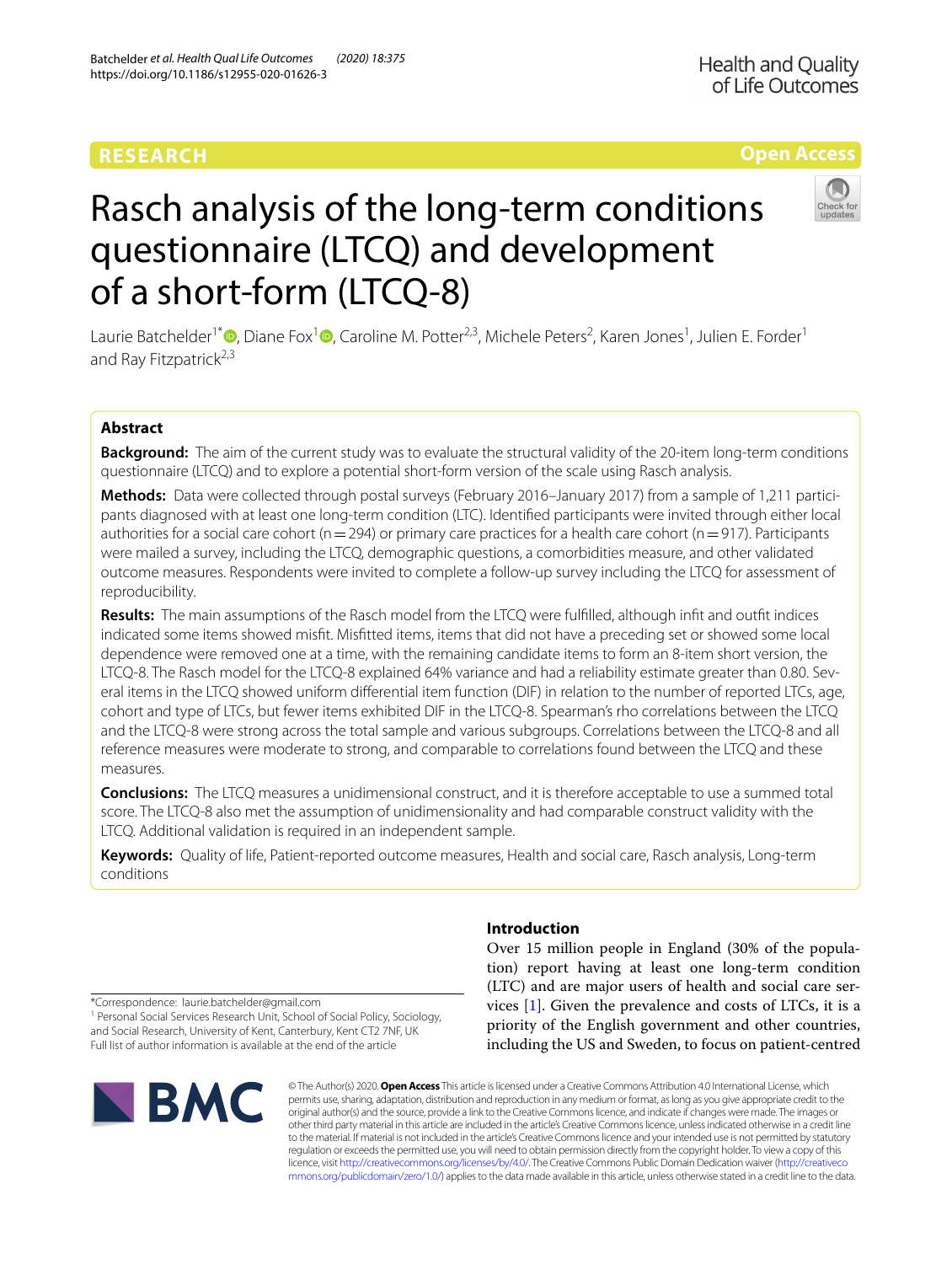outcomes in patients with LTCs [2–4]. To assess and monitor outcomes in individuals with LTCs, measures, such as patient-reported outcome measures (PROMs), are needed  $[4-6]$ . PROMs have been developed with the intention to narrow the gap between clinicians' and patients' views of the impact of illness. PROMs are routinely used in clinical trials and intervention studies to evaluate patients' health status and health-related quality of life (HRQoL) [7].

There are two types of PROMs widely indexed within the literature: disease-specific and generic PROMs. The former focus on assessing health outcomes of a specifc condition, whereas generic PROMs assess general aspects of functioning and/or well-being and can be used across diferent patient populations. Although diseasespecifc PROMs capture more detailed aspects of specifc illnesses and tend to be more sensitive to change, the scores are not comparable across diferent LTC populations, nor do they take account of multi-morbidity [8]. Existing generic PROMs, such as the SF-36 or EQ-5D, are applicable across diferent populations; however they do not fully capture outcomes that are important in LTCs and may not be appropriate for long-term monitoring of LTCs, particularly for conditions where aspects of HRQoL, such as functional status, might be expected to decline over time [9, 10].

The Long-Term Conditions Questionnaire (LTCQ) was developed to address these limitations  $[11-14]$ . The LTCQ is a 20-item PROM developed to assess and monitor outcomes in patients with either single or multiple LTCs (physical and/or mental health condition(s)) and is applicable in both health and social care contexts. The LTCQ was developed through in-depth qualitative interviews with professional and lay stakeholders [11], qualitative interviews with patients with LTCs [13], and cognitive testing with patients with LTCs and professional and lay stakeholders to further refne the items  $[12]$ . The LTCQ includes items capturing the broad experience of 'living well with a LTC(s)' measured across three broad concepts: impact of LTCs, experience of services and support, and self-care [13]. Items are scored on a scale from 0 (most negative response) to 4 (most positive response). Items 9–15 are negatively phrased and reverse-scored. The LTCQ total score is calculated by summing the item scores and recalibrating the sum to give an overall LTCQ score, ranging from 0–100. Higher scores indicate a better level of 'living well' [14].

The LTCQ was validated using factor analysis (principal axis factoring (PAF) and parallel analysis), and results produced a one-factor solution, providing initial evidence of unidimensionality and supporting a total summed score capturing the broad construct of 'living well with LTC(s)'. Further evidence showed excellent test re-test reliability and construct validity, showing the LTCQ to be a reliable and valid PROM for use in both health and social care [14] (please see [14] for full initial psychometric assessment of the LTCQ, including frequencies of LTCQ items).

Although recent results are promising and already have implications for policy and practice, additional structural validity work of the LTCQ is needed. The work todate focuses on the application of classical test theory (CTT) [15]. Although CTT is an established psychometric approach that has been used and cited widely within the PROMs literature  $[16–18]$ , ordinal responses tend to be treated as interval data, where all items are seen as equally "difficult" (severe)  $[19]$ . Most outcome measures tend to be ordinal in nature, and their items may vary in terms of their severity or impact, so further evaluation of the LTCQ using robust item-level techniques along with CTT methods is desirable [16]. In comparison to CTT, item response theory (IRT) and Rasch analysis provide more detailed measurement and diagnostic information to identify problematic items and to help improve the scale's performance [20]. For instance, evidence suggests that when comparing CTT, IRT and Rasch analysis on a PROM (VFQ-25) in a single dataset, all three methods showed similar levels of validity; however IRT and Rasch analysis provided additional measurement details (i.e. rating scale function, misft, local dependence) [20].

Potter et al. [14] identified some items exhibiting lower internal consistency (i.e. item 16—knowledge, corrected item-total correlation: *r*=0.35) compared to other items (i.e. item 4—control, corrected itemtotal correlation:  $r = 0.83$ ). It is possible that items with lower internal consistency could be measuring diferent constructs, whereas items with high internal consistency could suggest a degree of redundancy. Such items could potentially be removed and allow for creation of a short-form with the remaining items. Clinicians and local authorities work in time-restricted environments, so the availability of a short-form of this measure would be advantageous in certain situations to allow for efficient measurement of outcomes. Although the LTCQ is not a very long PROM, the original measure might be best used at the level of individual decision-making and care planning, whereas a short-form might be preferred for large-scale monitoring or used for special patient populations. Reducing the LTCQ to a short-form may also be benefcial because it would aim to include key items without losing coverage of the overall construct of the scale when administered either on its own or as part of a multipurpose battery of diferent measures [21]. A shorter measure could also reduce the burden of response, particularly for older participants or those with higher needs.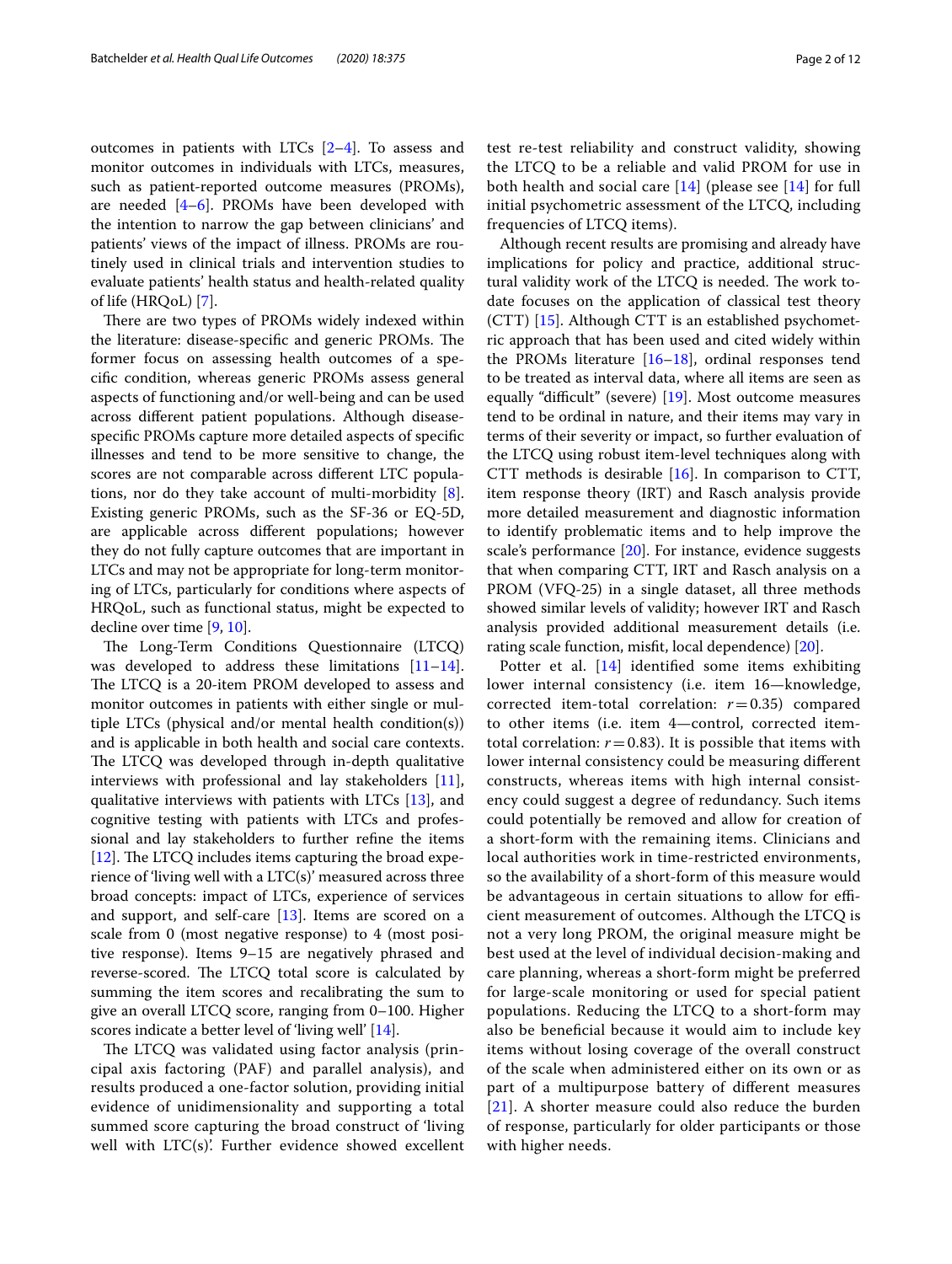To further strengthen the LTCQ as a holistic measure of 'living well' in both health and social care, we took a pragmatic approach at further examining the psychometric properties of the LTCQ and potentially reducing the length of the measure by using Rasch analysis as a method to better understand the performance of each item.

#### **Methods**

#### **Participant sample**

Previously described by Potter et al. [14], data were collected through two postal surveys (a main survey (Survey 1) and a follow-up survey (Survey 2)) and through two cohorts (a health care cohort and a social care cohort). For the health care cohort, ffteen primary care practices/ general practitioners (GPs) from both rural and urban areas invited potential participants from three regions of England (South East, North West, Yorkshire & Humber). Primary care practices invited eligible individuals with a confrmed diagnosis of at least one of eleven specifed LTCs (physical and/or mental health conditions) to take part in the study. In a previous study, a list of LTCs were selected from the Quality and Outcomes Framework [22] and other key compendiums of LTCs by a panel of stakeholders [13] (see Potter et al. [14] for further details). Individuals diagnosed more than 12 months prior to beginning the study, those 18 years of age and above, individuals able to provide consent, and those able to communicate in English were eligible. Between February and July 2016, 2,983 eligible participants were invited to take part in the study for the health care cohort.

For the social care cohort, four local authorities (LAs) of diferent types (unitary, metropolitan, county and London borough) that provide funding for social care services invited potential participants from four geographically diverse regions (North West, East of England, South West, Greater London) (see Potter et al. [14] for further details). Potential participants were eligible if they received community-based services based on the Short and Long Term (SALT) mandatory data returns for social care [23], were 18 years of age and above, were able to provide consent, and were able to communicate in English. Between July 2016 and January 2017, 2,294 eligible participants were invited to take part in the study for the social care cohort.

#### **Measures**

The study packs contained an invitation letter from the GP/LA, the participant information sheet, Survey 1 and an address slip where participants were able to express willingness to take part in the follow-up survey. As outlined by Potter et al. [14], Survey 1 contained the LTCQ, alongside several validated measures to test the LTCQ's construct validity. These measures included: the EQ-5D-5L including the EQ-VAS  $[24]$ , Self-efficacy for Managing Chronic Disease 6-item scale [25], an Activities of Daily Living scale [26], and burden of morbidity scale (adapted with permission from the developers to include all conditions for participants recruited) [27]. The social care cohort also completed a measure of social care-related quality of life, the Adult Social Care Outcomes Toolkit (ASCOT) [28]. Supplementary questions included demographics, service use, whether help was needed to complete the questionnaire and an openresponse text box for comments.

#### **Procedure**

The research team provided the GPs/LAs with packs containing all study materials, which were mailed directly by the GPs/LAs to the eligible participants, to ensure that no personal data of individuals were disclosed to the research team.

#### **Statistical analysis**

#### *Rasch analysis*

The Rasch method was applied to the LTCQ as a means to further examine the LTCQ's psychometric properties and to identify candidate items to form a short-form. The Rasch rating scale analysis  $[29]$  model was estimated using WINSTEPS software version 3.92.0 [30]. Rasch analysis [31] is a strict psychometric technique with its assumptions and functional form used to assess whether a single latent trait drives item responses in a questionnaire. The Rasch model shows the assumed probability of participants' response patterns to items on the scale, which are summed together and tested against a probabilistic model  $[19, 31]$ . The Rasch rating scale analysis model is used when a set of items share a fxed set of response rating scale format (e.g. Likert scale), and the relative difficulties of the thresholds do not vary across items. The Rasch rating scale model assumes that the probability of a participant affirming an item is a logistic function of the relative distance between the item location parameter ("item difficulty" or "severity") and the participant location parameter ("person ability"). The function of that diference is modelled and transformed into a latent trait on a linear scale using log odds [31]. Person ability and item severity are parameters on the logit scale that maximise the likelihood of the observed data, given the functional form specifed by the Rasch rating scale model. Item severity and the relative severity of the thresholds indicate the difficulty of endorsing each response category for each item, with the thresholds not varying across items. A formula for the rating scale model is outlined below: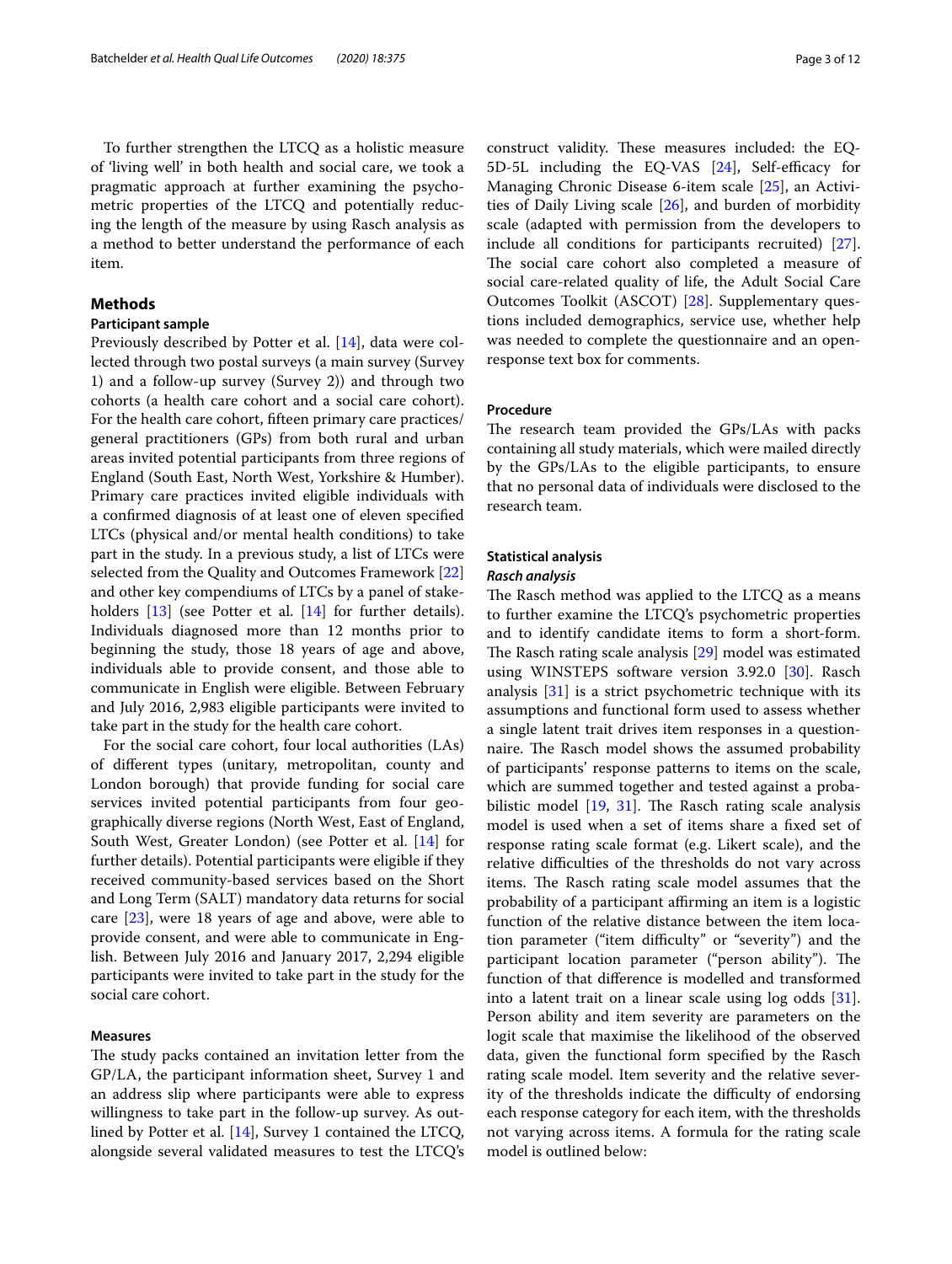$$
P_{ih}(\theta) = e^{\omega_i \theta - a_i h} / \sum_{h=1}^{m} e^{\omega_i \theta - a_i h}
$$

Responses in the rating scale function depend on each individual for the value of the ability parameter  $\theta$ , describing the individual. In the formula, the response functions specify that  $w_i$  refer to the response category scores, which prescribe how the *m* response categories in the measure are scored, while *aih* are the item parameters connected to the items and categories.

Items along the logit scale are ordered based on level of difculty or severity of items, where items at the top of the logit scale indicate greater item difficulty or severity. Rasch [31] argues that if the person's ability is higher than the item's severity, the person is more likely to affirm this item. Conversely, if the person's ability is lower than the item's severity, it is predicted that the person is less likely to endorse the most positive response option. For this study, the logarithmic transformation results in an estimation between item location parameter ("item diffculty" or "severity") and each person's level of living well with LTC(s) ("person ability"), along a linear scale. The Rasch model further presumes that responses in the questionnaire assess a single construct (i.e. assume unidimensionality). All items in the LTCQ were presumed to assess the experience of 'living well with LTC(s)' based on a previous parallel analysis reported by Potter et al. [14].

Seven participants (0.6%) did not complete any of the LTCQ items, and were excluded from the analysis. Participants were included in the Rasch analysis if they answered at least one LTCQ item (1204 participants). CTT approaches involve removing participants who did not answer a certain percentage of questions in the scale. Rasch analysis models responses at the individual response-level. No assumptions are made about the parameter distributions or the absences of individual responses. The model acts if the option was never presented to the individual participant, and missing responses are ignored. This method is especially useful for analysing responses through computerized-adaptive testing [32]. Evidence shows that when comparing this approach to other imputation methods used to handle missing data on a measure of HRQoL, parameter estimations were similar [33].

Table 1 outlines item fit statistics and criteria considered for the current study. An iterative approach was used to examine the psychometric properties of the LTCQ and to identify candidate items for creating a short-form. Rating scale functioning was frst examined. All category measures on each item were expected to advance monotonically (i.e. have a preceding set), have at least 10 observations per category [34, page 527], and have an outft mean square value (MNSQ) for each item response category < 2.0 [ $35$ ]. Outfit indicates outlier-sensitive ft, whereas inft refers to information-weighted ft [34]. Misfitted items (infit or outfit) were removed one at a time, with the worst-ftted item removed frst before repeating the analysis.

Item severity was expected to range between −3.00 to 3.00 logits [19]. Item infit and outfit MNSQ values  $\leq$  1.2 were considered adequate, and any items showing violations of fit  $(>1.2)$  indicating inconsistent responses) were deleted, with items showing the greatest level of misft deleted frst [36].

Unidimensionality was also assessed through principal component analysis (PCA) of residuals, with a criteria of at least 50% of the variance explaining the Rasch model,

| <b>Steps</b>   | <b>Psychometric property</b>        | <b>Aim</b>                                                                                                                                                                                               | Criterion                                                                                                                                                                                                                                                 |
|----------------|-------------------------------------|----------------------------------------------------------------------------------------------------------------------------------------------------------------------------------------------------------|-----------------------------------------------------------------------------------------------------------------------------------------------------------------------------------------------------------------------------------------------------------|
|                | Rating scale function               | Assess the scale's functionality, i.e. do the category<br>measures on each item advance monotonically                                                                                                    | Goodness-of-fit: < 2.0 outfit MNSQ, minimum 10<br>participants per value per item                                                                                                                                                                         |
| 2              | Internal scale validity             | Examine how well the item responses match the<br>expected responses in the Rasch model                                                                                                                   | Item goodness-of-fit: $\leq$ 1.2 MNSQ, worst fitting item<br>removed one at a time and model subsequently<br>re-run                                                                                                                                       |
| 3              | Dimensionality                      | Assess if the scale measures a single construct                                                                                                                                                          | $>$ 50% total variance explained by 1 <sup>st</sup> component<br>(Rasch model), additional components < 5% (or<br>eigenvalue $\leq$ 2.0) after removal of first compo-<br>nent. No more than 1 out of 20 (or 5%) of the<br>residual correlations $> 0.30$ |
| $\overline{4}$ | Reliability                         | Person-separation validity: Assess if the scale can<br>discriminate participants' responses into groups<br>based on performance;<br>Internal consistency: Assess if the item responses are<br>consistent | Person-separation index: > 2.0<br>Internal consistency: Cronbach's alpha > 0.80                                                                                                                                                                           |
| .5             | Differential item functioning (DIF) | Examine how the scale functions among various<br>groups (number of LTCs, age, gender, cohort,<br>hospital admissions)                                                                                    | DIF contrast < 0.43 logits: $p > 0.01$                                                                                                                                                                                                                    |

**Table 1 Overview of the Rasch analytic process**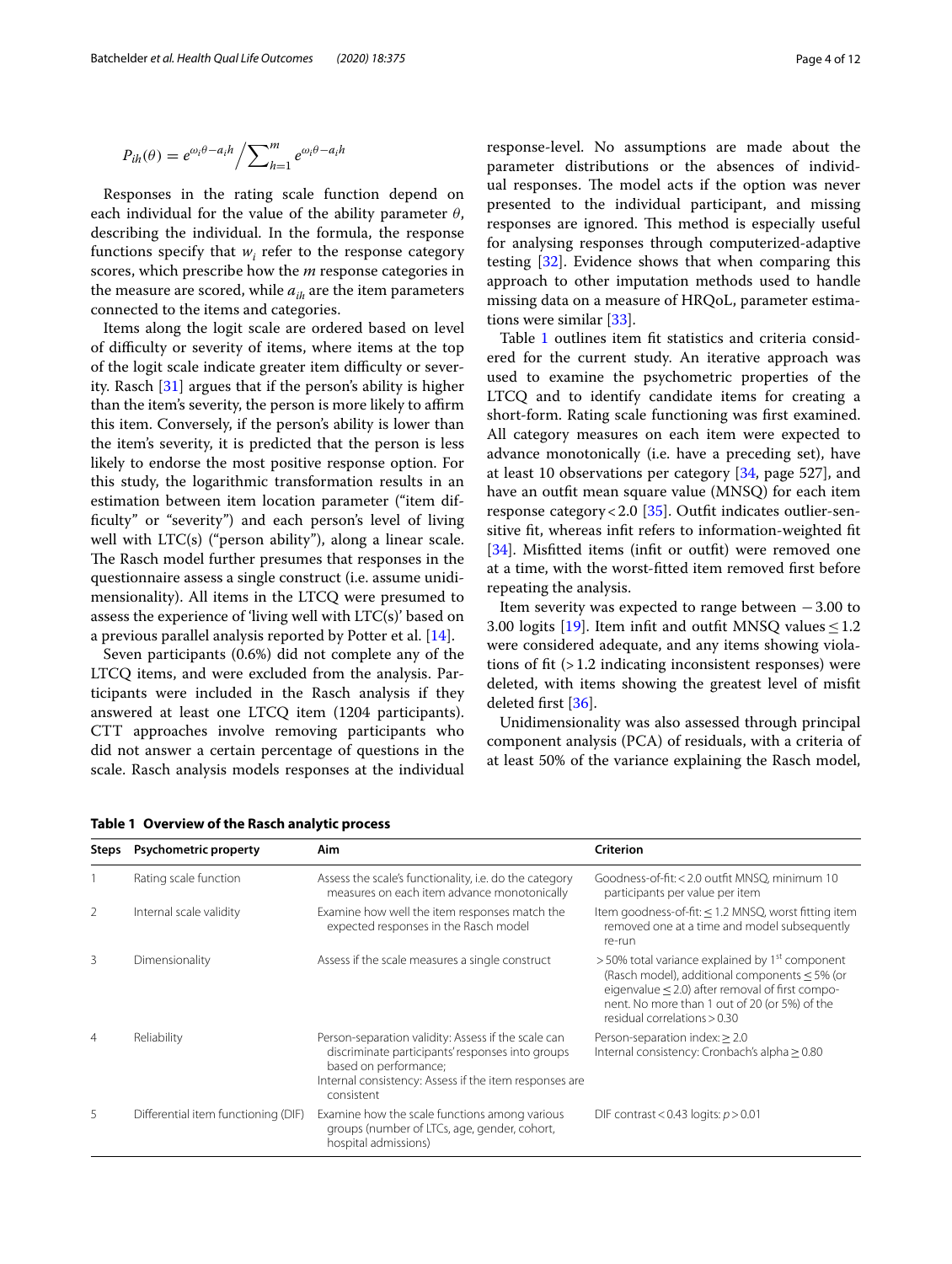with any additional component explaining<5% (or an eigenvalue  $\leq$  2.0) of the remaining variance of residuals after removing the frst component [34].

Person-separation reliability discriminates participants' responses into groups based on their performance on the scale. A cut-off criterion of  $\geq$  2.00 was used, indicating that the scale can distinguish greater than three groups of individuals with diferent levels of 'living well with LTC(s)' [37]. A Cronbach's alpha cut-off criterion  $\geq 0.80$ was also considered adequate reliability.

Uniform diferential item functioning (DIF) analysis was used to assess item calibrations across key demographic variables: age, gender, the total number of reported LTCs, the number of physical LTCs, the number of mental LTCs, cohort type, and the number of hospital admissions due to a LTC(s). Magnitude of DIF was examined using Zwick, Thayer & Lewis' Bayes approach to the Mantel–Haenszel statistic [32]. A DIF contrast significant cut-off criterion (slight to moderate significance) of≥0.43 logits was used, with a Bonferroni correction of  $p = 0.01$  [34].

Assessments between the short-form of the LTCQ and the original LTCQ were examined in terms of scale and sub-group comparisons and convergent construct validity using SPSS (version 24) software (SPSS, Inc.). It was expected that the short-form of the LTCQ would have similar scores and levels of correlations to the LTCQ.

#### **Results**

#### **Sample characteristics**

A total of 1211 participants were recruited for the current study (23% response rate). 917 participants were recruited through the primary care cohort (31% response rate), and 294 participants were recruited through the social care cohort (13% response rate). Socio-demographic characteristics are presented in Table 2. The age range was 18 to 102 years, with a mean age of 67 (SD 15.3 years). Fifty-four percent ( $n=656$ ) were female, and the sample was mainly white British  $(n=1,097, 91\%)$ . The majority of the sample also reported a high degree of multi-morbidity, with 1,124 participants (93%) having two or more conditions, and the sample mean being 6.2 LTCs (SD 3.8 LTCs).

#### **Rasch analysis**

Rating scale functioning of items in the LTCQ was frst assessed, and fndings revealed two items that did not advance monotonically for the category measures (items 16 & 17). The response categories 0 'Never', 1 'Rarely' and 2 'Sometimes' were reversed for item 16 (knowledge) and response categories 0 'Never' and 1 'Rarely' were reversed for item 17 (social contact). Several items also showed

#### **Table 2 Demographic characteristics of the sample (N=1211)**

| <b>Variables</b>                              | %              | N    |
|-----------------------------------------------|----------------|------|
| Cohort                                        |                |      |
| Health care (via primary care)                | 76             | 917  |
| Social care (via Local Authority)             | 24             | 294  |
| Age (quartiles)                               |                |      |
| 18-59 years                                   | 26             | 313  |
| $60 - 69$ years                               | 24             | 291  |
| 70 - 79 years                                 | 24             | 293  |
| $80 + \text{years}$                           | 21             | 260  |
| (Missing)                                     | 5              | 54   |
| Gender                                        |                |      |
| Male                                          | 44             | 528  |
| Female                                        | 54             | 656  |
| (Missing)                                     | $\overline{2}$ | 27   |
| Ethnicity                                     |                |      |
| <b>White British</b>                          | 91             | 1097 |
| Other White (e.g. Irish, European)            | 3              | 38   |
| Black/Black British (e.g. African, Caribbean) | $\overline{2}$ | 18   |
| Asian/Asian British (e.g. Indian, Pakistani)  | 1              | 17   |
| Mixed                                         | 0.60           | 8    |
| (Missing)                                     | 3              | 33   |
| Number of long-term conditions                |                |      |
| 1                                             | 5              | 62   |
| $2 - 4$                                       | 28             | 344  |
| 5 or more                                     | 65             | 780  |
| (Missing)                                     | 2              | 25   |
| Number of physical health conditions          |                |      |
| 1                                             | 6              | 77   |
| $2 - 4$                                       | 31             | 370  |
| 5 or more                                     | 60             | 723  |
| (Missing or no physical health condition)     | 3              | 41   |
| Number of mental health conditions            |                |      |
| 1                                             | 36             | 435  |
| 2 or more                                     | 7              | 87   |
| (Missing or no mental health condition)       | 57             | 689  |

step calibrations were misftted to the Rasch model after running iterative Rasch analyses (items 1, 7, 9, 14, 18, 19).

Examination of item inft and outft statistics revealed that there were no substantial deviations from expectations for the majority of items. Only seven items (items 7, 9, 13, 14, 16, 17, 18) were identifed as having beyond the means of 1.04 (inft MNSQ) and 1.03 (outft MNSQ) in the initial model, revealing that scores on these items tended to be inconsistent with overall response patterns in the questionnaire. Misftted items (inft or outft) were removed one at a time, with the worst-ftted item removed frst before repeating the analysis.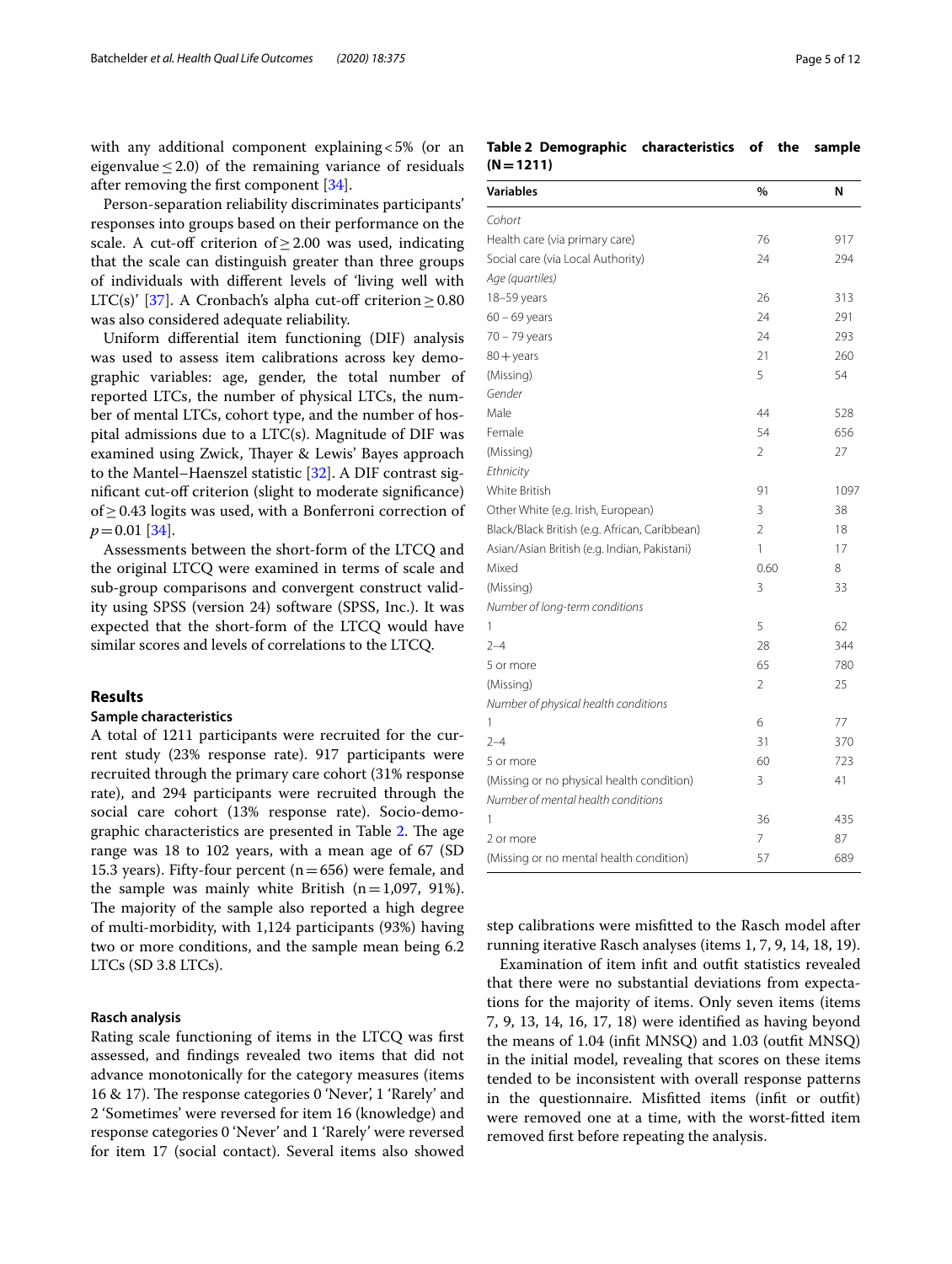The PCA of the residuals of the LTCQ revealed that the Rasch model explained between 59% and 64.3% of the variance across the diferent iterations of the Rasch model, indicating unidimensionality across the various models. The first contrast (second dimension) also explained between 5.8% (eigenvalue $=$  2.77) and 8% (eigenvalue $=1.79$ ) across the different iterations. Results further revealed standardised residual correlations exceeding a cut-off criterion of  $> 0.30$ , indicating some local dependence between items (items 1, 2, 3, 5, 6, 20). In combination with item misft, these items were subsequently removed from the main analysis. It is worth noting that item 7 (safe at home) loaded highest onto the frst contrast when testing these seven items as a separate scale; therefore this question was reintroduced on the LTCQ, as it was thought to be theoretically meaningful to include both safety questions within the questionnaire.

Assessment of item and measure reliability further revealed that the person separation index for the LTCQ ranged from 2.93 to 2.17. The Cronbach's alpha coefficient ranged from 0.90 to 0.82.

After conducting iterative Rasch analyses, candidate items from the LTCQ were identifed to form a shortform. Results are presented in Table 3 (for a full review of the iterative Rasch analyses fndings, please see Additional file  $1$ ). The short-form of the LTCQ included 8 items (items 4, 7, 8, 10, 11, 12, 15, 19) (to be known as the LTCQ-8). Item severity measures for the LTCQ-8 ranged from −1.58 to 1.32, and item-ft statistics ranged from 0.83 to 1.21. One item (item 10—dependency) showed very slight misft (1.21), however researchers felt that this item was highly relevant for participants who rely on health and social care services and for the overall construct of the measure. This item also presented satisfactory functioning on all other assessments of item and person fit. The LTCQ-8 further showed that the Rasch model explained 64.3% of the total variance, with the frst contrast explaining  $8\%$  (eigenvalue = 1.79) of variance. Item and person reliability results for the LTCQ-8 consisted of a person separation index of 2.17 and a Cronbach's alpha coefficient of 0.82, providing further evidence of a reliable measure of 'living well with LTC(s)'.

#### **Diferential item functioning**

DIF analyses were undertaken by age, gender, the number of reported mental and physical LTCs, cohort type, and the number of hospital admissions due to a LTC(s) on the LTCQ and the LTCQ-8. Table 4 shows the DIF results. Findings showed that both versions of the LTCQ functioned similarly for gender. There were significant differences on one item in the LTCQ, namely item 18 (support) by the number of reported physical health LTCs. For the number of reported mental LTCs, there were signifcant diferences on items 3 and 16. DIF was no longer present in the LTCQ-8 for the number of reported mental and physical LTCs. Signifcant diferences were found on one item by age (item 12—stigma) in the LTCQ. On the LTCQ-8, there were signifcant diferences on two items by age (item 10–dependency and item 12–stigma). Findings showed signifcant diferences on four items between the health and social care cohorts in the LTCQ (items 2, 9, 10, 18). There were a smaller number of significant differences by cohort in the LTCQ-8, with only two items statistically signifcant (item 10 and 15). Both versions functioned on the number of hospital admissions due to a  $LTC(s)$ .

Similar to the LTCQ, a sum of LTCQ-8 was calculated and recalibrated to give an overall score ranging from 0–100, with higher scores indicating a better level of 'living well with  $LTC(s)$ . Items 10, 11, 12 and 15 are negatively phrased and reverse-scored.

#### **Scale and sub‑group comparisons**

The means, standard deviations and distributions (via percentiles) for scores for both versions of the LTCQ are presented in Tables 5 and 6. Findings showed comparable

| Item<br>#      | Item description                                   | Item severity<br>measures | Infit MNSO | Outfit MNSO |
|----------------|----------------------------------------------------|---------------------------|------------|-------------|
| $\overline{4}$ | Felt in control of daily life                      | $-0.01$                   | 0.83       | 0.80        |
|                | Felt safe at home                                  | $-1.58$                   | 1.06       | 0.82        |
| 8              | Felt safe outside the home                         | $-0.12$                   | 0.93       | 0.86        |
| 10             | Felt more dependent on others than you wanted*     | 1.32                      | 1.21       | 1.20        |
| 11             | Felt lonely due to health conditions*              | 0.23                      | 1.13       | 1.06        |
| 12             | Worried about being treated differently*           | $-0.20$                   | 1.13       | 1.10        |
| 15             | Felt that your health conditions made you unhappy* | 0.76                      | 0.90       | 0.95        |
| 19             | Felt confident in managing health conditions       | $-0.40$                   | 0.90       | 0.89        |

**Table 3 Final Rasch model results for the short 8-item version of the LTCQ (LTCQ-8) (N=1204)**

\*Questions are reverse-scored, i.e. 'Never' is the most positive response option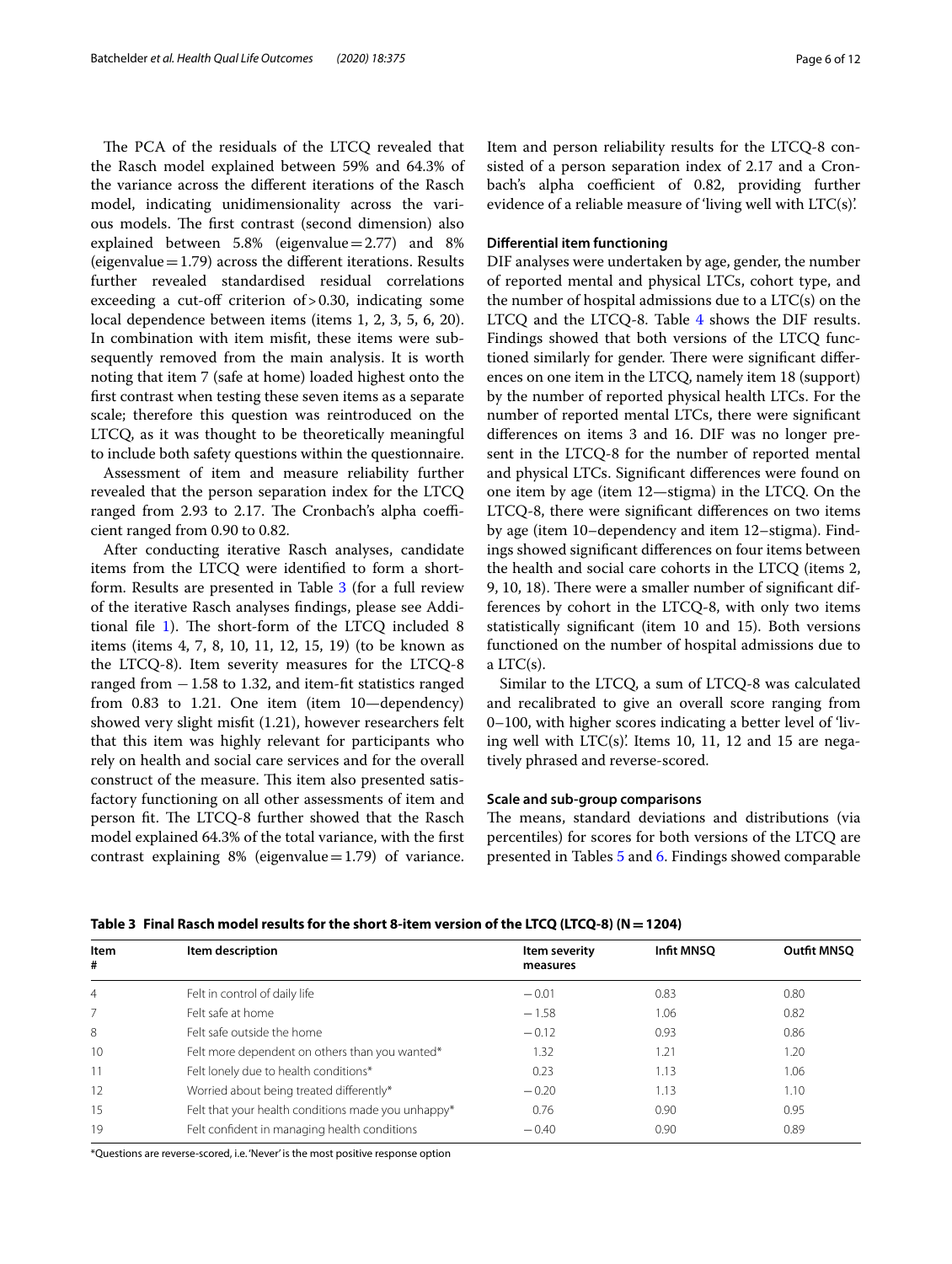#### **Table 4 Diferential item functioning results for the LTCQ and the LTCQ-8 (N=1204)**

| Differential item functioning                        | <b>LTCO</b>                                                                                   | LTCQ-8                                                                     |
|------------------------------------------------------|-----------------------------------------------------------------------------------------------|----------------------------------------------------------------------------|
| Gender                                               | No DIF                                                                                        | No DIF                                                                     |
| Age (quartiles)                                      | Item 12: more severe for individuals 18-59 (0.46,<br>$p = 0.001$                              | Item 10: more severe for individuals $80 + (0.46, p = 0.001)$              |
|                                                      | Item 12: less severe for individuals $80 + (0.45, p = 0.001)$                                 | Item 12: less severe for individuals $80 + (0.48, p = 0.001)$              |
| Number of physical health LTCs                       | Item 18: more severe for individuals with 1 physical health<br>LTC $(0.51, p = 0.001)$        | No DIF                                                                     |
| Number of mental health ITCs                         | Item 3: less severe for individuals with 2 or more mental<br>health LTCs (0.46, $p = 0.001$ ) | No DIF                                                                     |
|                                                      | Item16: less severe for individuals with 2 or more mental<br>health LTCs (0.56, $p = 0.001$ ) |                                                                            |
| Cohort                                               | Item 2: less severe for individuals in primary care (0.61,<br>$p = 0.001$                     | Item 10: less severe for individuals in primary care (0.51,<br>$p = 0.001$ |
|                                                      | Item 9: more severe for individuals in primary care (0.59,<br>$p = 0.001$                     | Item 15: less severe for individuals in social care (0.48,<br>$p = 0.001$  |
|                                                      | Item 10: less severe for individuals in primary care (0.60,<br>$p = 0.001$                    |                                                                            |
|                                                      | Item 18: more severe for individuals in primary care (0.44,<br>$p = 0.001$                    |                                                                            |
| Admitted to hospital in last<br>12 months due to LTC | No DIF                                                                                        | No DIF                                                                     |

#### **Table 5 Comparison of LTCQ scores (completed in full) (LTCQ and LTCQ-8) among sub-groups- cohort, hospital admissions, LTC-type**

|                          | Total sample<br>$(N = 1211)$ |        | <b>Primary care</b><br>$(N = 917)$ |        | Social care<br>$(N = 294)$ |        | <b>LTC</b> hospital<br>admission<br>$(N = 230)$ |        | <b>No LTC</b><br>hospital<br>admission<br>$(N = 953)$ |        | No mental<br>health<br>condition<br>reported<br>$(N = 689)$ |        | <b>Mental health</b><br>condition<br>reported<br>$(N = 522)$ |        |
|--------------------------|------------------------------|--------|------------------------------------|--------|----------------------------|--------|-------------------------------------------------|--------|-------------------------------------------------------|--------|-------------------------------------------------------------|--------|--------------------------------------------------------------|--------|
|                          | <b>LTCO</b>                  | LTCO-8 | <b>LTCO</b>                        | LTCO-8 | <b>LTCO</b>                | LTCO-8 | <b>LTCO</b>                                     | LTCO-8 | <b>LTCO</b>                                           | LTCO-8 | <b>LTCO</b>                                                 | LTCO-8 | <b>LTCO</b>                                                  | LTCO-8 |
| N                        | 1082                         | 156    | 838                                | 894    | 244                        | 262    | 197                                             | 213    | 863                                                   | 917    | 624                                                         | 664    | 458                                                          | 492    |
| Mean score               | 65.1                         | 65.0   | 70.0                               | 70.4   | 48.2                       | 46.6   | 54.6                                            | 53.2   | 67.8                                                  | 68.2   | 74.2                                                        | 75.6   | 52.7                                                         | 50.8   |
| <b>SD</b>                | 23.0                         | 25.1   | 21.7                               | 23.7   | 19.1                       | 20.7   | 21.5                                            | 23.6   | 22.7                                                  | 24.6   | 20.2                                                        | 21.1   | 20.8                                                         | 23.1   |
| <b>SF</b>                | 0.7                          | 0.7    | 0.8                                | 0.8    | 1.2                        | 1.3    | 1.5                                             | 1.6    | 0.8                                                   | 0.8    | 0.8                                                         | 0.8    | 1.0                                                          | 1.0    |
| 25th %                   | 46.3                         | 43.8   | 53.8                               | 53.1   | 35                         | 31.3   | 39.4                                            | 37.5   | 48.8                                                  | 50.0   | 60.0                                                        | 62.5   | 38.4                                                         | 34.8   |
| 50th %                   | 66.3                         | 65.6   | 72.5                               | 75.0   | 46.3                       | 43.8   | 51.3                                            | 50.0   | 71.3                                                  | 71.9   | 78.8                                                        | 81.3   | 48.8                                                         | 46.9   |
| 75th %                   | 85.0                         | 87.5   | 88.5                               | 90.6   | 58.8                       | 62.5   | 71.9                                            | 71.9   | 87.5                                                  | 90.6   | 91.3                                                        | 93.8   | 68.8                                                         | 68.8   |
| Correlation (Spearman's) | .97***                       |        | $.96***$                           |        | $.94***$                   |        | $.96***$                                        |        | $97***$                                               |        | $.96***$                                                    |        | $.96***$                                                     |        |

\*\*\*Correlation is signifcant at *p* < 0.001 (2-tailed)

distributions across both versions of the LTCQ in the total sample. These distributions were also comparable across age quartiles, cohort type, whether respondents were admitted to the hospital due to a  $LTC(s)$  in the last 12 months, and whether respondents reported mental health conditions (reported/not reported). Findings further showed a strong positive correlation across the total sample. Further correlations within sub-groups across both versions of the LTCQ also revealed strong positive associations between the LTCQ and the LTCQ-8 across diferent age groups (quartiles), cohort type, whether those who were admitted to the hospital within the last 12 months due to a LTC(s), and whether respondents reported as having either physical or mental health condition(s).

#### **Convergent construct validity**

The sample's mean scores for the EQ-5D-5L, EQ-VAS, the Lorig self-efficacy scale, the Activities of Daily Living (ADLs) scale, and the Bayliss burden of morbidity scale are presented in Table 7, as well as correlations (Spearman's rho) between both versions of the LTCQ and all independent measures used to assess the construct of 'living well with LTC(s)'. Results showed comparable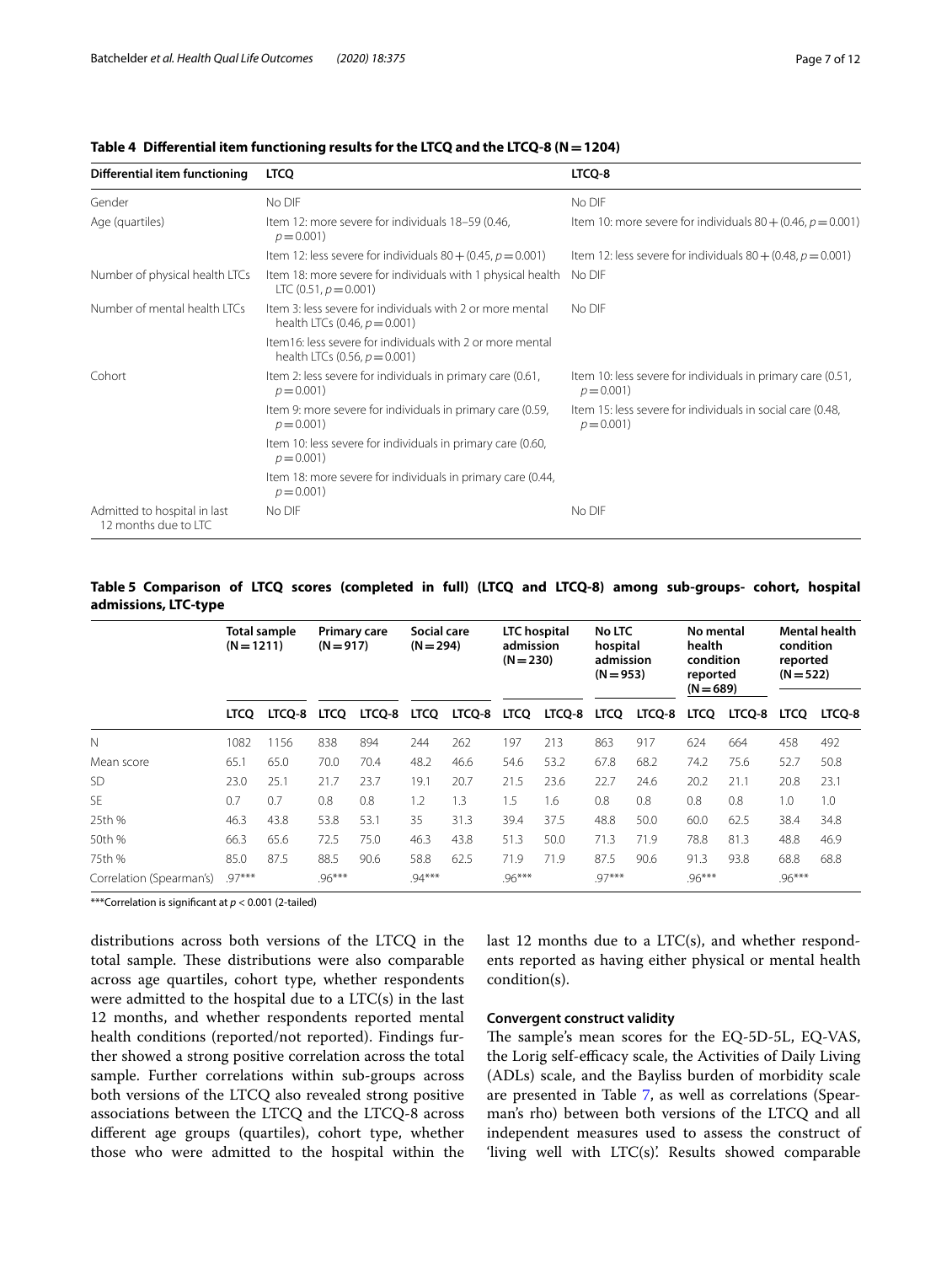|                          | Age $18-59$ (N = 313) |            | Age $60-69$ (N = 291) |            | Age 70-79 ( $N = 293$ ) |            | Age $80 + (N = 260)$ |            |
|--------------------------|-----------------------|------------|-----------------------|------------|-------------------------|------------|----------------------|------------|
|                          | <b>LTCO</b>           | $LTCQ - 8$ | <b>LTCO</b>           | $LTCO - 8$ | <b>LTCO</b>             | $LTCO - 8$ | <b>LTCQ</b>          | $LTCQ - 8$ |
| N                        | 296                   | 307        | 267                   | 282        | 265                     | 282        | 207                  | 233        |
| mean score               | 57.9                  | 55.5       | 68.0                  | 68.4       | 71.5                    | 72.4       | 63.4                 | 64.4       |
| <b>SD</b>                | 23.6                  | 26.0       | 22.2                  | 24.1       | 22.0                    | 23.1       | 21.5                 | 23.1       |
| <b>SE</b>                | 1.4                   | 1.5        | 1.4                   | 1.4        | 1.3                     | 1.4        | 1.5                  | 1.5        |
| 25th %                   | 38.8                  | 34.4       | 48.8                  | 50.0       | 53.8                    | 53.1       | 46.3                 | 43.8       |
| 50th %                   | 56.3                  | 53.1       | 71.3                  | 71.9       | 75.0                    | 75.0       | 65.0                 | 65.6       |
| 75th %                   | 77.2                  | 78.1       | 86.3                  | 90.6       | 91.3                    | 93.8       | 80.0                 | 84.4       |
| Correlation (Spearman's) | $.97***$              |            | $.96***$              |            | $.97***$                |            | $.97***$             |            |

\*\*\*Correlation is signifcant at *p* < 0.001 (2-tailed)

|  | Table 7 Convergent construct validity of the LTCQ and the LTCQ-8 with independent measures (Spearman's rho) |  |
|--|-------------------------------------------------------------------------------------------------------------|--|
|  |                                                                                                             |  |

| Measure                     | Mean score (SD, SE, 95% CI)    | Score range    | <b>Correlation with LTCQ</b> | Correlation<br>with LTCQ-8 |
|-----------------------------|--------------------------------|----------------|------------------------------|----------------------------|
| <b>LTCQ</b>                 | 65.10 (23.04, 0.70, 63.7–66.5) | $0 - 100$      |                              | $0.97***$                  |
| LTCQ-8                      | 65.01 (25.13, 0.74, 63.6–66.5) | $0 - 100$      | $0.97***$                    | $\equiv$                   |
| EQ-5D-5L                    | $0.62$ (0.33, 0.01, 0.60-0.63) | $-0.28 - 1.00$ | $0.82***$                    | $0.80***$                  |
| EQ-VAS                      | 62.40 (24.65, 0.72, 61.0–63.8) | $0 - 100$      | $0.79***$                    | $0.77***$                  |
| Lorig self-efficacy scale   | $6.22$ (2.71, 0.08, 6.1–6.4)   | $1 - 10$       | $0.87***$                    | $0.84***$                  |
| Activities of daily living  | $4.98$ (4.76, 0.14, 4.7–5.3)   | $0 - 13$       | $-0.79***$                   | $-0.77***$                 |
| Bayliss burden of morbidity | 16.44 (13.10, 0.38, 15.7-17.2) | $0 - 150$      | $-0.64***$                   | $-0.61***$                 |

\*\*\*Correlation is signifcant at *p*<0.001 (2-tailed)

associations between both versions of the LTCQ with independent measures. Findings showed moderate to strong correlations, with positive associations between the LTCQ with scores on the EQ-5D-5L, EQ-VAS and the Lorig self-efficacy scale. Findings also showed negative associations between both versions of the LTCQ and scores on the ADL scale and the Bayliss burden of morbidity scale.

#### **Discussion**

The aim of this study was to further examine the structural validity of the LTCQ using Rasch analysis, as a robust test of measuring the construct of 'living well with  $LTC(s)$ ' which led to the identification of a short-form (LTCQ-8). Results revealed that the LTCQ explained 59% variance by the frst dimension of 'living well with  $LTC(s)$ , suggesting that the LTCQ broadly measures a unidimensional construct. Rasch analysis further identifed candidate items to be included in a short-form based on how well the items performed using this robust psychometric technique in the validation sample. After assessing items based on item ft and local dependence, a resulting 8-item short-form was formed. The LTCQ-8 exhibited a higher variance proportion (64.3%) explained by the first dimension. The LTCQ-8 further revealed a

Cronbach's alpha coefficient greater than 0.80. Both versions of the LTCQ were able to distinguish at least three distinct groups of participants of degrees of 'living well with  $LTC(s)$ . Both versions of the  $LTCQ$  showed significant DIF on some items, although there were fewer differences in the LTCQ-8. Spearman's rho correlations between both versions were strong across the total sample, as well within sub-groups. Similar patterns of correlations were also revealed between both versions of the LTCQ and independent outcome measures.

The findings suggest that the LTCQ can be considered a broad unidimensional measure of 'living well with  $LTC(s)$ ' in both versions of the scale. This is the frst assessment of unidimensionality of the LTCQ using Rasch analysis, and the results further support recent work assessing the initial validation of the LTCQ [14]. In the initial validation study, results revealed a one-factor solution after undertaking PAF, with an eigenvalue of 2.3 explaining 75% of the variance. The current study further confrms the LTCQ refects a unidimensional construct broadly capturing the experience of 'living well with  $LTC(s)$ , which is suitable for use in a diverse sample of health and social users with a range of LTCs.

Using Rasch analysis, this approach has further allowed us to identify candidate items for a short-form of the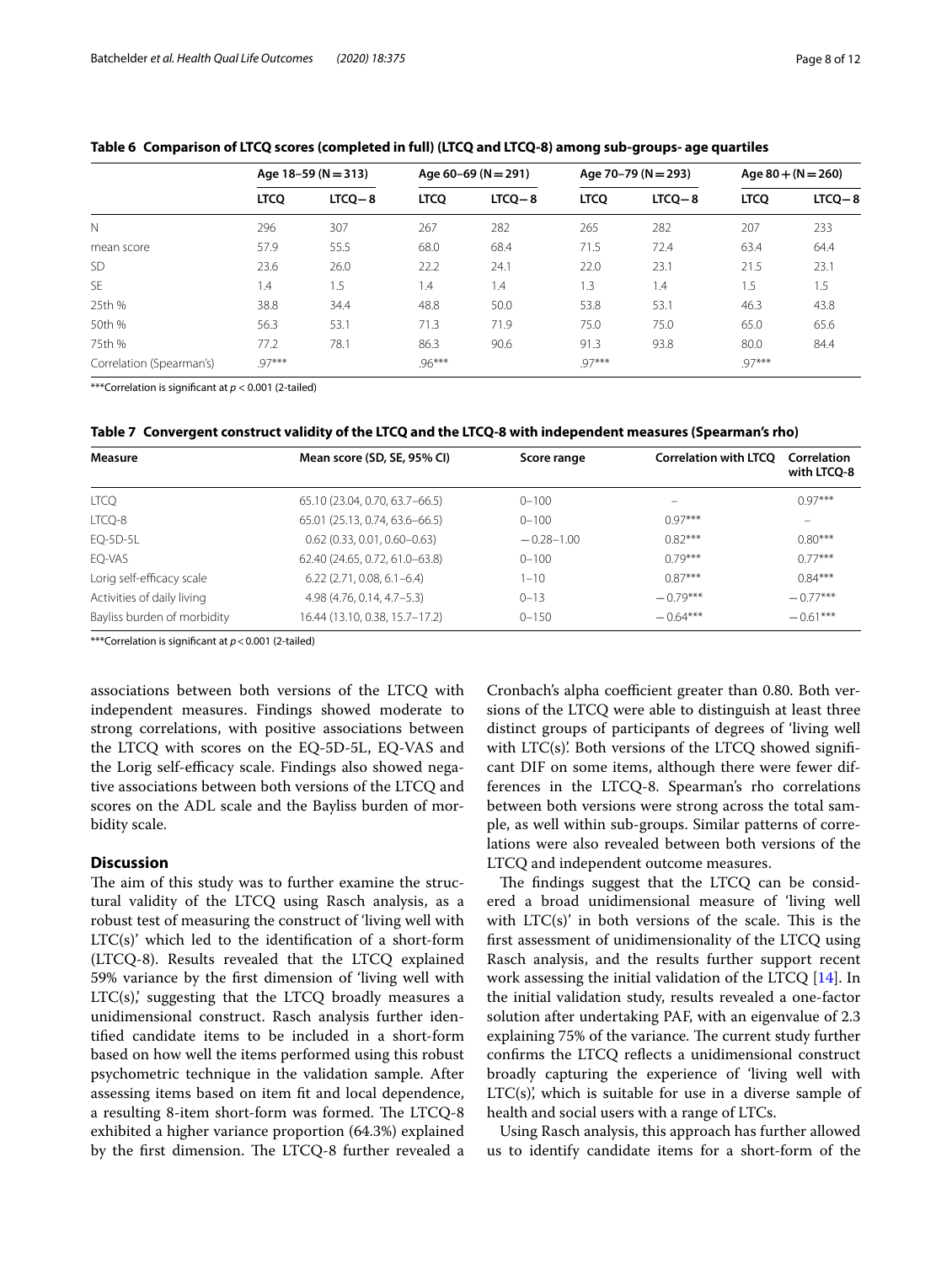LTCQ (LTCQ-8) based on how well items ft the Rasch model. In total, 12 items were omitted from the measure. The LTCQ-8 functioned well as a short-form, with initial evidence of a unidimensional structure and strong item and person reliability. There was also further evidence of high correlations between scores on the LTCQ and LTCQ-8 and similar associations between the LTCQ-8 and independent measures to that of the LTCQ. This shows that the proposed LTCQ-8 has comparable structural and construct validity and reliability to the LTCQ. The strong correlation of the LTCQ and LTCQ-8 with the Lorig self-efficacy measure may indicate that there is conceptual overlap between the LTCQ measures and self-efficacy. The LTCQ was developed to capture quality of life and well-being rather than self-efficacy; although some emerging themes and items from the qualitative work  $[13]$  address issues of self-efficacy (e.g. items on feeling in control of life or confdent in self-management). However, the LTCQ, in particular the long version, address additional concepts to self-efficacy but it would be reasonable to hypothesize that people who are more confdent in self-management achieved better quality of life living with a LTC. Future research may further investigate the correlation between core concepts of the LTCQ and self-efficacy scores to further investigate discriminant validity.

This overall approach of using a more robust psychometric technique following an initial factor analysis, with the aim to assess the measure's structural validity and to potentially omit misftted items, is similar to psychometric approaches used for other outcome measures within the literature  $[38, 39]$ . The LTCQ-8 may provide the potential for increased precision of measurement required for larger studies of populations of health and social care users. However, for some clinical purposes and item-by-item analyses, all items can be retained and the original LTCQ may be the preferred measure. In other words, the LTCQ may be more appropriate in clinical settings or in other situations, where capturing a wider number of facets of the experience of 'living well with LTC(s)' is more relevant.

DIF was also assessed for both versions of the scale, and fndings revealed signifcant DIF for age, the number of LTCs, and by cohort type for the LTCQ; however there was less DIF in the LTCQ-8. Three items had slight significant DIF for age and cohort type for the LTCQ-8 (items 10—dependency, 12—stigma and 15—unhappiness). Research suggests that signifcant DIF by sub-group is not uncommon and may indicate a need to develop customized policy strategies for specifc sub-groups [40–42]. Further evidence has shown that there may be benefts using Rasch analysis to further discriminate sub-groups [43]. Two further items, items 10 (dependency) and 15

(unhappiness), had signifcant slight DIF (0.48 and 0.51, respectively) for cohort type (primary care cohort versus social care cohort). These two items were not removed since they were considered theoretically important and presented acceptable levels of functioning in all other scale parameters [44].

The main strength of this study is the use of an itemlevel psychometric methodology to further explore the structural properties of the LTCQ and to create a shortform. An additional strength is the direct assessment of the psychometric properties of the LTCQ and the LTCQ-8. This study was based on a diverse sample in terms of the number, type and severity of health conditions reported. Further validating the LTCQ in such a diverse sample allows for routine use of the LTCQ in monitoring outcomes of integrated person-centred care. A further strength is the inclusion of both primary care and social care users showing the LTCQ is suitable for use in both health and social care. The current research also included a number of well-validated independent reference measures to further examine the construct of 'living well with  $LTC(s)$ ' in the  $LTCQ$  and the  $LTCQ-8$ .

There are some limitations worth noting within the current study. The response rate for the social care cohort was 13%, which was lower compared to the 31% response rate for the primary care cohort, indicating that the social care cohort is not as well-represented compared to the health care cohort [14]. However the response rate for the social care cohort was similar to other studies where the social care sample was the main focus  $[45]$ . This study has also identifed candidate items for a short-form (LTCQ-8) from the original LTCQ using Rasch analysis, and initial construct validity assessment of potential items forming the LTCQ-8 was also undertaken in the same patient sample. This was done due to time constraints, financial limitations and difficulties in recruiting a large sample size of individuals with LTC(s), particularly for those who receive social care. To date, this is the largest dataset recruited containing LTCQ data, and the analysis needed to be conducted in a sample that represented the diversity of individuals with LTC(s), including both health and social care users. However, additional validity and reliability assessment of the LTCQ-8 cannot be obtained using the same sample. We recommend that the identifed items in the LTCQ-8 are separately tested as a proposed short-form in an independent sample. Future work should also include confrming the validity of the LTCQ in an independent sample. The majority of participants in the current sample were also white British, which may limit the generalizability of these fndings to the wider population. Future research should include cross-validating the LTCQ with other ethnic groups and in other languages. Lastly, although the sample size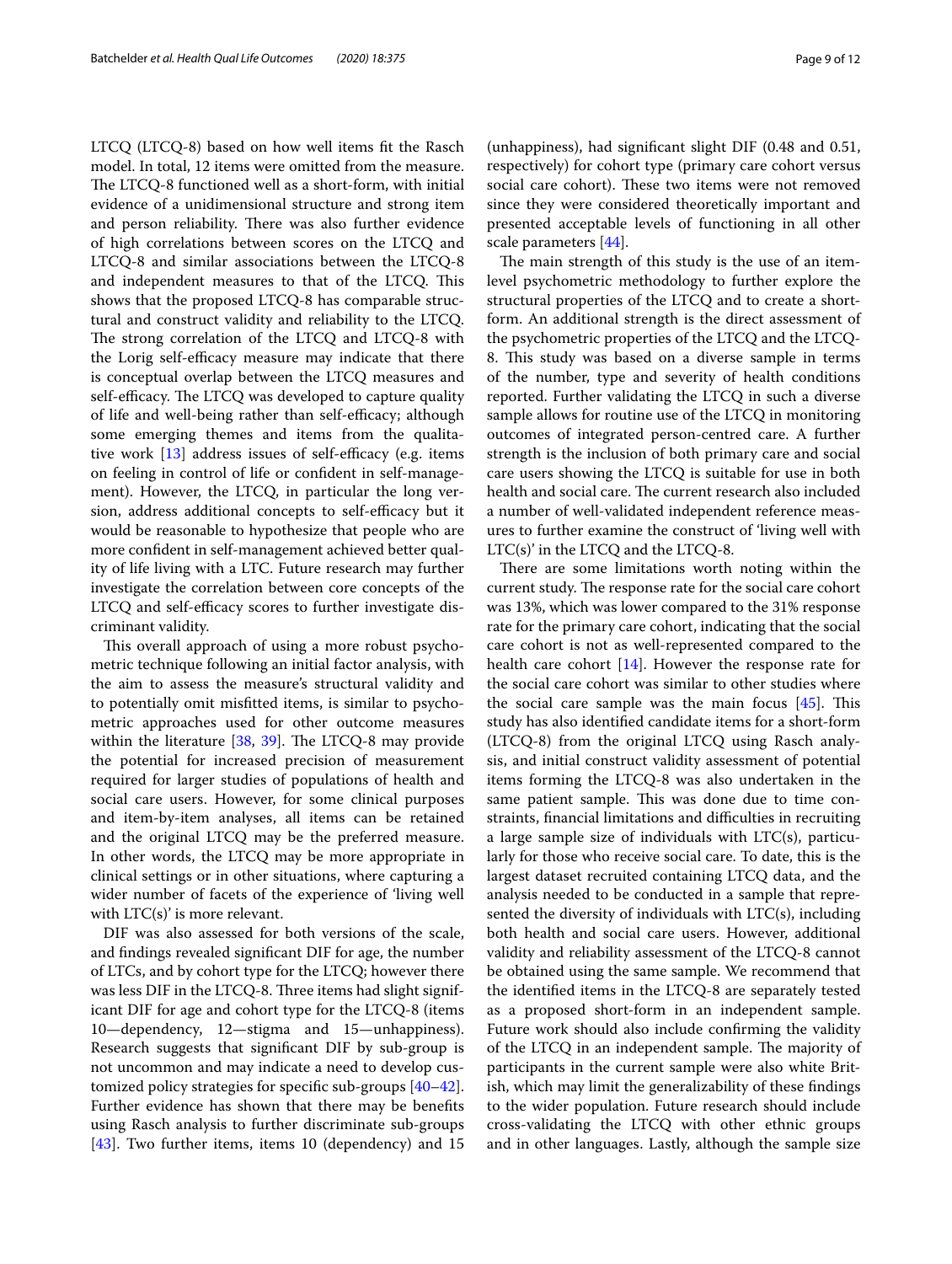in the current study can generate accurate item calibrations, current DIF fndings are more speculative given the smaller sub-groups [38].

A number of implications for health and social care policy and practice can be drawn from this work. This is the frst time Rasch analysis has been used to assess the psychometric properties of the LTCQ, a PROM designed to capture the impact of 'living well with LTC(s)' with those who have long-term physical and/or mental health condition(s) and across health and social care. In line with current policy and practice, both versions of the LTCQ include a number of health- and social care-related items to allow for an integrated evaluation of services. Rasch analysis has also enabled us to identify candidate items for a short-form  $(LTCQ-8)$ . The  $LTCQ-8$  may further allow for the concise measurement of the construct of 'living well with  $LTC(s)$ ', which may be preferred in contexts where time or other resources are limited. A short-form may be a less burdensome method for capturing the experience of 'living well with  $LTC(s)$ ', particularly for those who are frail or who have complex needs. However future work should include separate testing on the 8 short-form candidate items in an independent sample.

#### **Conclusion**

The Long-Term Conditions Questionnaire (LTCQ) is a new PROM designed to capture the concept of 'living well' in patients with physical and/or mental health condition(s) for use across health and social care. Using Rasch analysis, the original LTCQ met the assumption of measuring a unidimensional construct. The robust psychometric assessment identifed 8 candidate items to form a short-form, and the resulting LTCQ-8 showed improved psychometric properties. Both versions of the LTCQ showed similar patterns in construct validity. In cases where it is relevant to examine the impact of 'living well with LTC(s)' item-by-item, for example to inform clinical practice, it may be more appropriate to use the LTCQ. Conversely the identifed items of the LTCQ-8 may be more appropriate for in larger-scale monitoring (which favours shorter measures) or with patient populations for whom completion of PROMs is more difficult. Further assessment of identifed items from the LTCQ in an independent sample would yield additional evidence for this measure.

#### **Supplementary information**

is available for this paper at [https://doi.org/10.1186/s12955-020-01626-3.](https://doi.org/10.1186/s12955-020-01626-3)

**Additional fle 1: Table 1**. Results from the iterative Rasch analyses from the current study in 1211 participants. **Table 2**. Fit Indices for Each Item in 1211 participants.

#### **Abbreviations**

ADLs: Activities of daily living; ASCOT: Adult Social Care Outcomes Toolkit; CTT: Classical test theory; DIF: Diferential item functioning; GP: General practitioner; HRQoL: Health-related quality of life; IRT: Item-response theory; LA: Local authority; LTC: Long-term condition; LTCQ: Long-Term Condition Questionnaire; LTCQ-8: Long-Term Condition Questionnaire—Short-form (8); MNSQ: Mean-square value; PAF: Principal axis factoring; PCA: Principal component analysis; PROMs: Patient-reported outcome measures; SALT: Short and Long Term; SD: Standard deviation.

#### **Acknowledgements**

The authors would like to thank all participants for taking part in the current study, as well as all participating organisations who have helped with recruitment. The authors also thank Laura Kelly and Louise Geneen for their contributions in helping secure ethics and data collection for the health care cohort.

#### **Authors' contributions**

MP, CP, LB, DF and KJ were jointly responsible for participant recruitment (including working with participating organisations and developing the database search protocol) and for all aspects of data management (collection, entry, checking). LB, DF and CP led the analysis, supported by the other authors. LB drafted the paper, which was critically reviewed by all authors. RF and JF initially conceived the study, secured its funding and managed the project's overall direction. MP, LB and KJ led on securing ethics and other approvals for the study. All authors contributed to revisions and approved the fnal version of the manuscript.

#### **Funding**

This paper reports independent research funded by the Policy Research Programme (PRP) in the Department of Health and Social Care England, frstly through the Quality and Outcomes of Person-centred Care Policy Research Unit (QORU), and subsequently the National Institute for Health Research (NIHR) Policy Research Unit (PRU) on Quality, Safety, and Outcomes (QSO) (PR-PRU-1217-20702). This study was also funded by the National Institute for Health Research (NIHR) Collaboration for Leadership in Applied Health Research and Care (CLAHRC) Oxford at Oxford Health NHS Foundation Trust. The views expressed are those of the authors and not necessarily those of the NHS, the NIHR or the Department of Health and Social Care or its arm's length bodies or other government departments.

#### **Availability of supporting data**

Only members of the research team (i.e. study authors) have access to the study data. The full anonymised data set was shared between all team members (University of Oxford and University of Kent). Direct access will be granted to authorised representatives from the sponsor or host institution for monitoring and/or audit of the study to ensure compliance with regulations.

#### **Ethical approval and Consent to participate**

This study was reviewed and approved by England's National Research Ethics Service (NRES) Committee East Midlands–Derby (reference 15/EM/0414) and by the Association of Directors of Adult Social Services (ADASS reference RG15-025). Research governance was also obtained from each of the four local authorities to recruit individuals who receive social care services.

#### **Consent for publication**

To participate in the study, participants were asked to complete and return the questionnaire. By returning the completed questionnaire, they were agreeing to take part in the study and for their responses to be used for analysis. Code numbers were used for each participant, and only the research team was able to link the code number to the participant's name. Participants were informed that once their participation in the study was completed, the fles containing any personal information and the unique identifying number linking the participant to their replies be destroyed. This means that it will not be possible to identify them in any of the research reports. Participants were further informed that the research fndings will be reported back to the Department of Health and Social Care, published in scientifc papers and presented at conferences.

#### **Competing interests**

Some authors had fnancial (salary) support from the two funding bodies: CP from the NIHR via programme funding for CLAHRC Oxford, and LB, DF, KJ and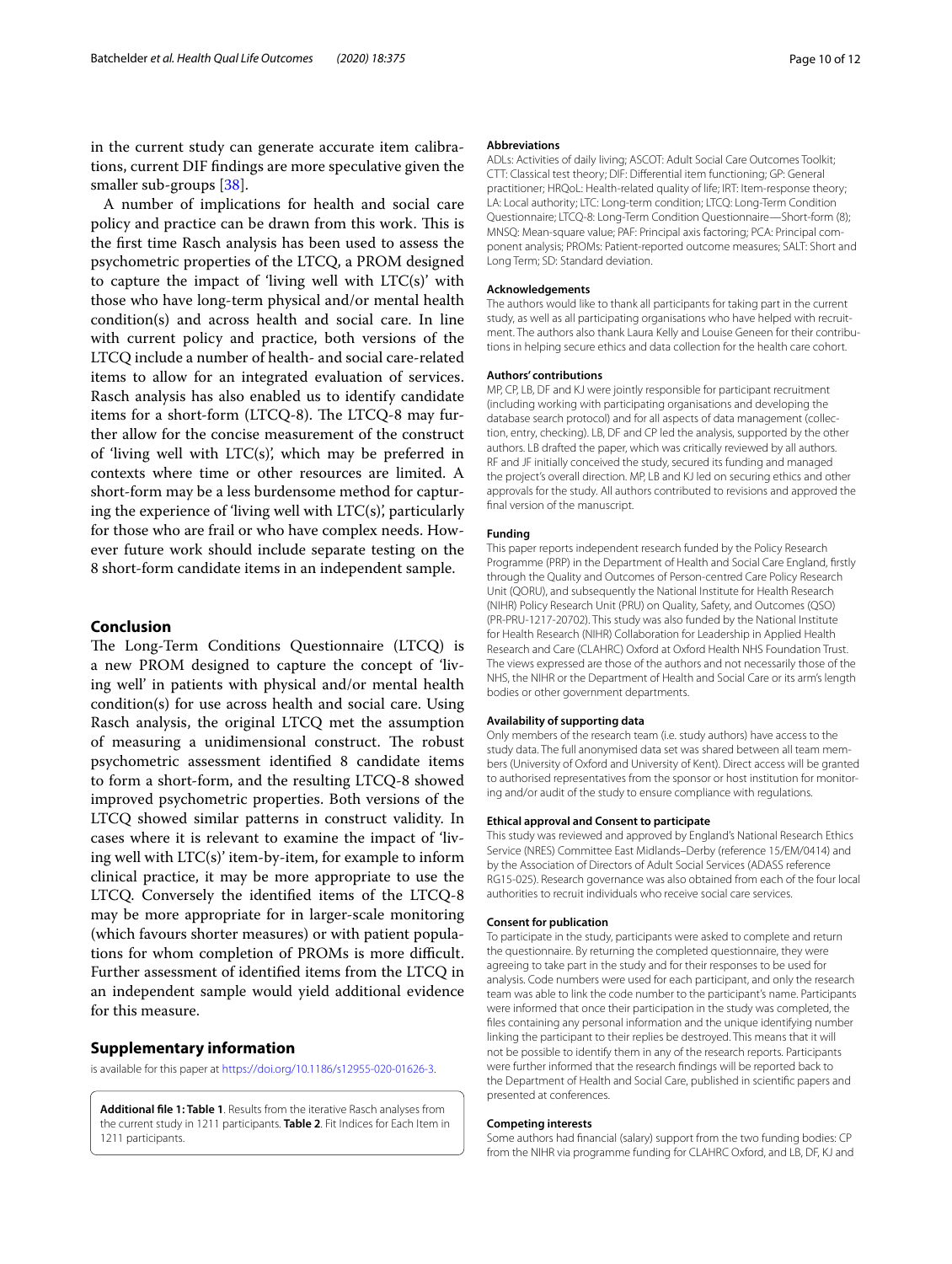MP from the Department of Health and Social Care England via programme funding for QORU and subsequent QSO policy research unit; the authors declare no fnancial relationships with any other organisations that might have an interest in the submitted work in the previous 3 years; the authors declare no other relationships or activities that could appear to have infuenced the submitted work.

#### **Author details**

<sup>1</sup> Personal Social Services Research Unit, School of Social Policy, Sociology, and Social Research, University of Kent, Canterbury, Kent CT2 7NF, UK.<sup>2</sup> Health Services Research Unit, The University of Oxford, Richard Doll Building, Old Road Campus, Roosevelt Drive, Headington, Oxford OX3 7LF, UK.<sup>3</sup> NIHR Collaboration for Leadership in Applied Health Research and Care (CLAHRC) Oxford, Oxford, UK.

### Received: 25 April 2020 Accepted: 12 November 2020

#### **References**

- 1. Long Term Conditions Compendium of Information. Department of Health website. [https://www.gov.uk/government/uploads/system/](https://www.gov.uk/government/uploads/system/uploads/attachment_data/file/216528/dh_134486.pdf) [uploads/attachment\\_data/fle/216528/dh\\_134486.pdf.](https://www.gov.uk/government/uploads/system/uploads/attachment_data/file/216528/dh_134486.pdf) . Published 2012. Accessed27 Mar 2018.
- 2. The Adult Social Care Framework 2014/15. Department of Health:HEALTH; London. 2013. Accessed 27 Mar 2018
- 3. The NHS Outcomes Framework 2014/15. Department of Health: HEALTH; London. 2013. Accessed 27 Mar 2018
- 4. Nelson EC, Eftimovska E, Lind C, Hager A, Wasson JH, Lindblad S. Patient reported outcome measures in practice. BMJ. 2015;350:g7818–g7818. http://www.bmj.com/cgi/doi/<https://doi.org/10.1136/bmj.g7818>
- 5. Black N. Patient reported outcome measures could help transform healthcare. BMJ. 2013;346:7896.
- 6. Raine R, Fitzpatrick R, Barratt H, Bevan G, Black N, Boaden R, et al. Challenges, solutions and future directions in the evaluation of service innovations in health care and public health. Heal Serv Deliv Res. 2016;4(16):1–136.<https://www.journalslibrary.nihr.ac.uk/hsdr/hsdr04160/>
- 7. Stiggelbout AM, Van der Weijden T, De Wit MPT, Frosch D, Légaré F, Montori VM, et al. Shared decision making: really putting patients at the centre of healthcare. BMJ. .2012;344:e256. [http://www.ncbi.nlm.nih.gov/](http://www.ncbi.nlm.nih.gov/pubmed/22286508) [pubmed/22286508](http://www.ncbi.nlm.nih.gov/pubmed/22286508)
- 8. Mujica-Mota RE, Roberts M, Abel G, Elliott M, Lyratzopoulos G, Roland M, et al. Common patterns of morbidity and multi-morbidity and their impact on health-related quality of life: evidence from a national survey. Qual Life Res. 2015;24(4):909–18. http://link.springer.com/[https://doi.](https://doi.org/10.1007/s11136-014-0820-7) [org/10.1007/s11136-014-0820-7](https://doi.org/10.1007/s11136-014-0820-7)
- 9. Matza LS, Boye KS, Stewart KD, Curtis BH, Reaney M, Landrian AS. A qualitative examination of the content validity of the EQ-5D-5L in patients with type 2 diabetes. Health Qual Life Outcomes.. 2015;13(1):192. http://hqlo.biomedcentral.com/articles[/https://doi.org/10.1186/s1295](https://doi.org/10.1186/s12955-015-0373-7) [5-015-0373-7](https://doi.org/10.1186/s12955-015-0373-7)
- 10. Coulter A. Measuring what matters to patients. BMJ. 2017;356:j816. [http://](http://www.ncbi.nlm.nih.gov/pubmed/28219884) [www.ncbi.nlm.nih.gov/pubmed/28219884](http://www.ncbi.nlm.nih.gov/pubmed/28219884)
- 11. Hunter C, Fitzpatrick R, Jenkinson C, Darlington ASE, Coulter A, Forder JE, et al. Perspectives from health, social care and policy stakeholders on the value of a single self-report outcome measure across long-term conditions: a qualitative study. BMJ Open. 2015;5(5):1–14.
- 12. Kelly L, Potter C, Hunter C, Gibbons E, Fitzpatrick R, Jenkinson C, et al. Refnement of the Long-Term Conditions Questionnaire (LTCQ): patient and expert stakeholder opinion. Patient Relat Outcome Meas. 2016;Volume 7:183–93. [https://www.dovepress.com/refnement-of-the-long](https://www.dovepress.com/refinement-of-the-long-term-conditions-questionnaire-ltcq-patient-and-peer-reviewed-article-PROM)[term-conditions-questionnaire-ltcq-patient-and-peer-reviewed-artic](https://www.dovepress.com/refinement-of-the-long-term-conditions-questionnaire-ltcq-patient-and-peer-reviewed-article-PROM) [le-PROM](https://www.dovepress.com/refinement-of-the-long-term-conditions-questionnaire-ltcq-patient-and-peer-reviewed-article-PROM)
- 13. Peters M, Potter C, Kelly L, Hunter C, Gibbons E, Jenkinson C, et al. The long-term conditions questionnaire: conceptual framework and item development. Patient Relat Outcome Meas. 2016;7:109–25.
- 14. Potter CM, Batchelder L, A'Court C, Geneen L, Kelly L, Fox D, et al. Long-Term Conditions Questionnaire (LTCQ): initial validation survey among

primary care patients and social care recipients in England. BMJ Open. 2017;7(11):e019235.<http://www.ncbi.nlm.nih.gov/pubmed/29101153>

- 15. Nunnally JC, Bernstein IH. Psychometric theory. McGraw-Hill; 1994. p. 752. [https://books.google.co.uk/books/about/Psychometric\\_theor](https://books.google.co.uk/books/about/Psychometric_theory.html?id=r0fuAAAAMAAJ&redir_esc=y) y.html?id=[r0fuAAAAMAAJ&redir\\_esc](https://books.google.co.uk/books/about/Psychometric_theory.html?id=r0fuAAAAMAAJ&redir_esc=y)=y
- 16. Tennant A, McKenna SP, Hagell P. Application of Rasch Analysis in the Development and Application of Quality of Life Instruments. Value in Health. 2004 Sep-Oct;7 Suppl 1:S22–6; [http://www.valueinhealthjournal](http://www.valueinhealthjournal.com/article/S1098-3015(10)60232-X/pdf) [.com/article/S1098-3015\(10\)60232-X/pdf](http://www.valueinhealthjournal.com/article/S1098-3015(10)60232-X/pdf)
- 17. Prieto L, Alonso J, Lamarca R. Classical test theory versus Rasch analysis for quality of life questionnaire reduction. Health Qual Life Outcomes. 2003;1(1):27. http://hqlo.biomedcentral.com/articles/[https://doi.](https://doi.org/10.1186/1477-7525-1-27) [org/10.1186/1477-7525-1-27](https://doi.org/10.1186/1477-7525-1-27)
- 18. Cappelleri JC, Jason Lundy J, Hays RD. Overview of classical test theory and item response theory for the quantitative assessment of items in developing patient-reported outcomes measures. Clin Ther. 2014;36(5):648–62. <http://www.ncbi.nlm.nih.gov/pubmed/24811753>
- 19. Boone WJ. Rasch analysis for instrument development: why, when, and how? CBE Life Sci Educ. 2016;15(4). [http://www.ncbi.nlm.nih.gov/pubme](http://www.ncbi.nlm.nih.gov/pubmed/27856555) [d/27856555](http://www.ncbi.nlm.nih.gov/pubmed/27856555)
- 20. Petrillo J, Cano SJ, McLeod LD, Coon CD. Using classical test theory, item response theory, and rasch measurement theory to evaluate patientreported outcome measures: a comparison of worked examples. Value in Health. 2015;18(1):25–34. [https://www.sciencedirect.com/science/article/](https://www.sciencedirect.com/science/article/pii/S1098301514047305) [pii/S1098301514047305](https://www.sciencedirect.com/science/article/pii/S1098301514047305)
- 21. Laidlaw K, Kishita N, Shenkin SD, Power MJ. Development of a short form of the attitudes to ageing questionnaire (AAQ). Int J Geriatr Psychiatry. 2018;33(1):113–21. [https://doi.org/10.1002/gps.4687.](https://doi.org/10.1002/gps.4687)
- 22. Quality outcomes framework. NHS Digitital website. 2016. Accessed 27 Mar 2018.<http://content.digital.nhs.uk/qof>
- 23. Short- and Long-Term Support (SALT). NHS digital website. Web Master, United Kingdom; 2016. Accessed 27 Mar 2018. [http://content.digital.nhs.](http://content.digital.nhs.uk/datacollections/SALT) [uk/datacollections/SALT](http://content.digital.nhs.uk/datacollections/SALT)
- 24. Herdman M, Gudex C, Lloyd A, Janssen M, Kind P, Parkin D, et al. Development and preliminary testing of the new fve-level version of EQ-5D (EQ-5D-5L). Qual Life Res. 2011;20(10):1727–36. [https://doi.org/10.1007/](https://doi.org/10.1007/s11136-011-9903-x) [s11136-011-9903-x](https://doi.org/10.1007/s11136-011-9903-x).
- 25. Lorig KR, Sobel DS, Ritter PL, Laurent D, Hobbs M. Efect of a selfmanagement program on patients with chronic disease. Eff Clin Pr. 2001;4:256–62.
- 26. Blake M, Gray M, Balarajan M, Darton R, Hancock R, Henderson C, et al. Social Care for people age 65+: Questionnaire Documentation Background Introduction to the module. NatCen Social Research. 2010. [http://](http://www.natcen.ac.uk/media/205502/social-care-questionnaire.pdf) [www.natcen.ac.uk/media/205502/social-care-questionnaire.pdf](http://www.natcen.ac.uk/media/205502/social-care-questionnaire.pdf)
- 27. Bayliss EA, Ellis JL, Steiner JF. Subjective assessments of comorbidity correlate with quality of life health outcomes: Initial validation of a comorbidity assessment instrument. Health Qual Life Outcomes. 2005;3(1):51. [https://doi.org/10.1186/1477-7525-3-51.](https://doi.org/10.1186/1477-7525-3-51)
- 28. Netten A, Burge P, Malley J, Potoglou D, Towers A-M, Brazier J, et al. Outcomes of social care for adults: developing a preference-weighted measure. Health Technol Assess. 2012;16(16). Available from: [https://](https://www.journalslibrary.nihr.ac.uk/hta/hta16160/) [www.journalslibrary.nihr.ac.uk/hta/hta16160/](https://www.journalslibrary.nihr.ac.uk/hta/hta16160/)
- 29. Andersen EB. Sufficient statistics and latent trait models. Psychometrika. 1977;42(1):69–81. [https://doi.org/10.1007/BF02293746.](https://doi.org/10.1007/BF02293746)
- 30. Linacre JM. Winsteps Rasch measurement computer program. Beaverton, Oregon; 2015. Available from: winsteps.com.
- 31. Rasch G. Studies in mathematical psychology: I. Probabilistic models for some intelligence and attainment tests. Oxford: Nielsen & Lydiche; 1960.
- 32. Zwick R, Thayer D, Lewis C. An empirical bayes approach to mantelhaenszel DIF analysis. J Educ Meas. 2005;36(1):1–28. [https://doi.](https://doi.org/10.1111/j.1745-3984.1999.tb00543.x) [org/10.1111/j.1745-3984.1999.tb00543.x](https://doi.org/10.1111/j.1745-3984.1999.tb00543.x).
- 33. Linden WJ, Glas CAW. Computerized adaptive testing: theory and practice. Amsterdam: Kluwer Academic; 2000. p. 323.
- 34. Linacre JM. Winsteps® Rasch measurement computer program User's Guide. Beaverton, Oregon; 2017. Available from: Winsteps.com
- 35. Linacre J. What do Inft and Outft, mean-square and standardized mean? Rasch Meas Trans. 2002;16(2):878.
- 36. Smith RM, Schumacker RE, Bush MJ. Using item mean squares to evaluate ft to the Rasch model. J Outcome Meas. 1998;2(1):66–78.
- 37. Fisher WJ. Reliability, separation, strata statistics. Rasch Meas Trans. 1992;6:238.